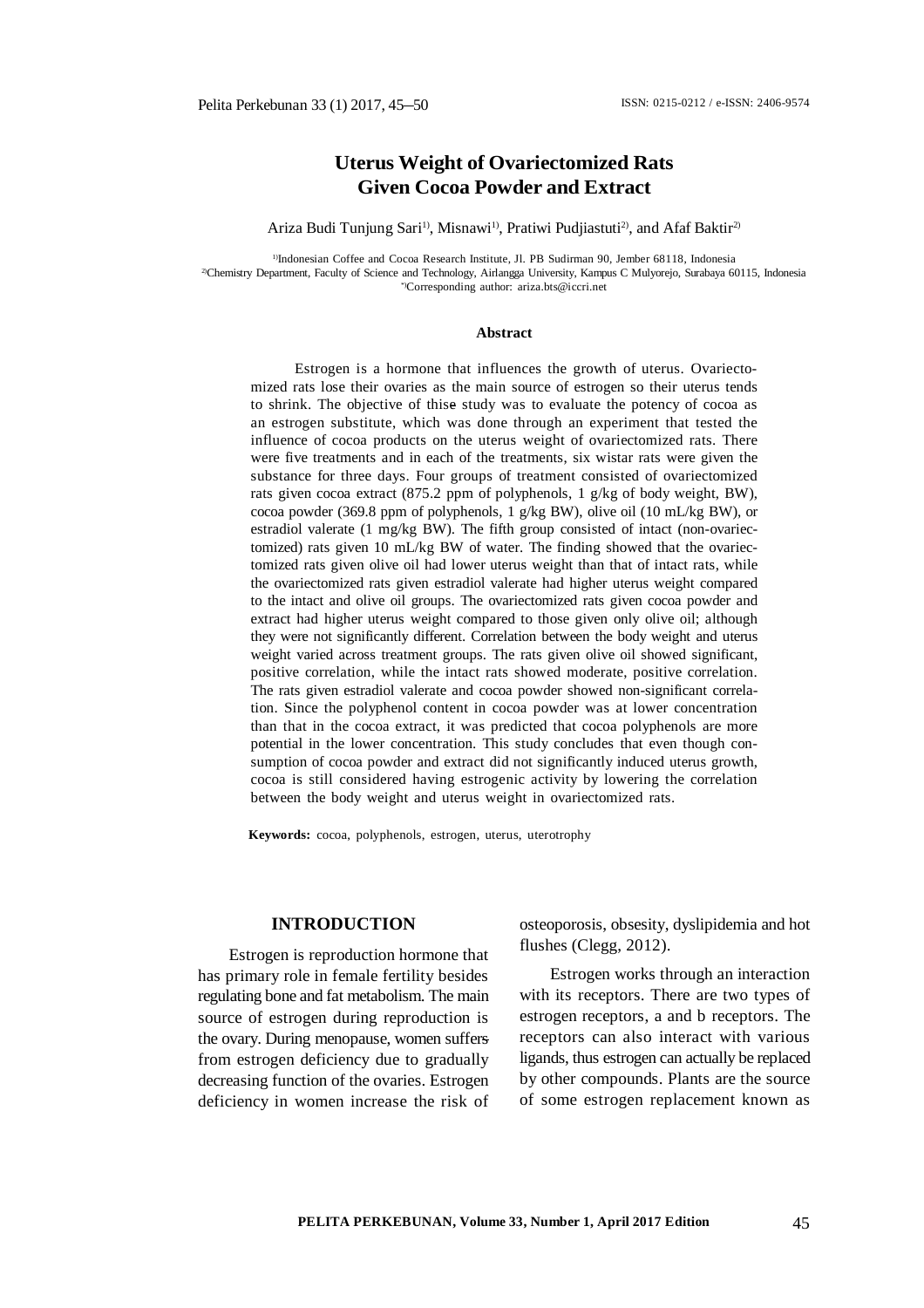phytoestrogen (Barros & Gustafsson, 2011). Plants containing phytoestrogen have traditionally been used for treatment, especially for menstrual disorders (Boonchird *et al*., 2010; Zingue *et al*., 2017). Later, phytoestrogen is used as a substitute for synthetic estrogens in the hormone replacement therapy (Leitman *et al*., 2010).

Blair *et al.* (2000) stated that a compound should have a cyclical structure in order to bind with estrogen receptor. Furthermore, Fang *et al.* (2001) suggested that the cyclical structure should consist of at least one benzene ring with the presence of a hydroxyl group. This kind of structure could be found in polyphenol. Indeed, Sstudies stated that most of the phytoestrogens belong to polyphenol group. As example of polyphenols that are also phytoestrogens are genistein, daidzein, naringenin, and reseveratrol (Cos *et al.*, 2003). Polyphenols are also found in cocoa bean in forms of (+)-catechin, (-)-epicatechin, and tannin. Therefore, cocoa polyphenol compounds are potential substitute for estrogen.

Uterotrophy test aims to evaluate the potential of a compound to substitute estrogen. It involves ovariectomized female rodents of which the ovaries, organ producing estrogen, have been removed. An ovariectomized rat will suffer from estrogen deficiency and as the effect, the size of its uterus will decrease. When estrogen substitute is given to the rat, the uterus weight will increase.

The objective of the study was to evaluate the potency of cocoa as the source of estrogen substitute. An experiment was conducted to test the uterus weight of ovariectomized rats following consumption of cocoa powder and extract Development of uterus weight after being given cocoa powder and cocoa extract was compared with those treated with olive oil as vehicle and estradiol valerate as synthetic estrogen. When the cocoa powder and extract can successfully substitute estrogen, the cocoa is considered having an estrogenic activity thus cocoa bean may be formulated to produce a supplement intended for female suffering from estrogen deficiency.

## **MATERIALS AND METHODS**

Cocoa powder was made from dried fermented cocoa beans with moisture content of 8%. The beans were roasted and shelled. Nibs were pressed to separate most of the fat. Cocoa extract was prepared from dehydrated fresh cocoa beans that were separated from their fat and later were extracted using technical-grade ethanol. The ethanol fraction was then concentrated and spray-dried to produce powdered cocoa extract.

Method developed by Anesini *et al.* (2008) was used as reference for analysis of total polyphenol content with some modifications. Fifty mL of 80% acetone was added to 250 mg of the cocoa powder or cocoa extract, sonicated for 30 minutes in cool condition and filtered. Seventy mL of distilled water and 5 mL of Folin-ciocalteu 0.2 N reagent were added to one mL of the filtrate. After two minutes, 15 mL of saturated Na2CO3 was added, and the solution was kept in room temperature for two hours. The absorbance of the solution was measured on 765 nm wavelength. The calibration solution was prepared from standardgrade (+)-catechin in acetone at concentrations ranging from 400 to -1000 ppm.

Female wistar rats were acclimatized for at least a week after arrival. The ovariectomy procedure was performed at seven weeks old to remove both of the ovaries. The surgery was carried out by giving 0.1 mL of ketamine anesthesia for the rats (body weight was between 60 and 80 g). The rats were allowed to recover for two weeks prior to treatment.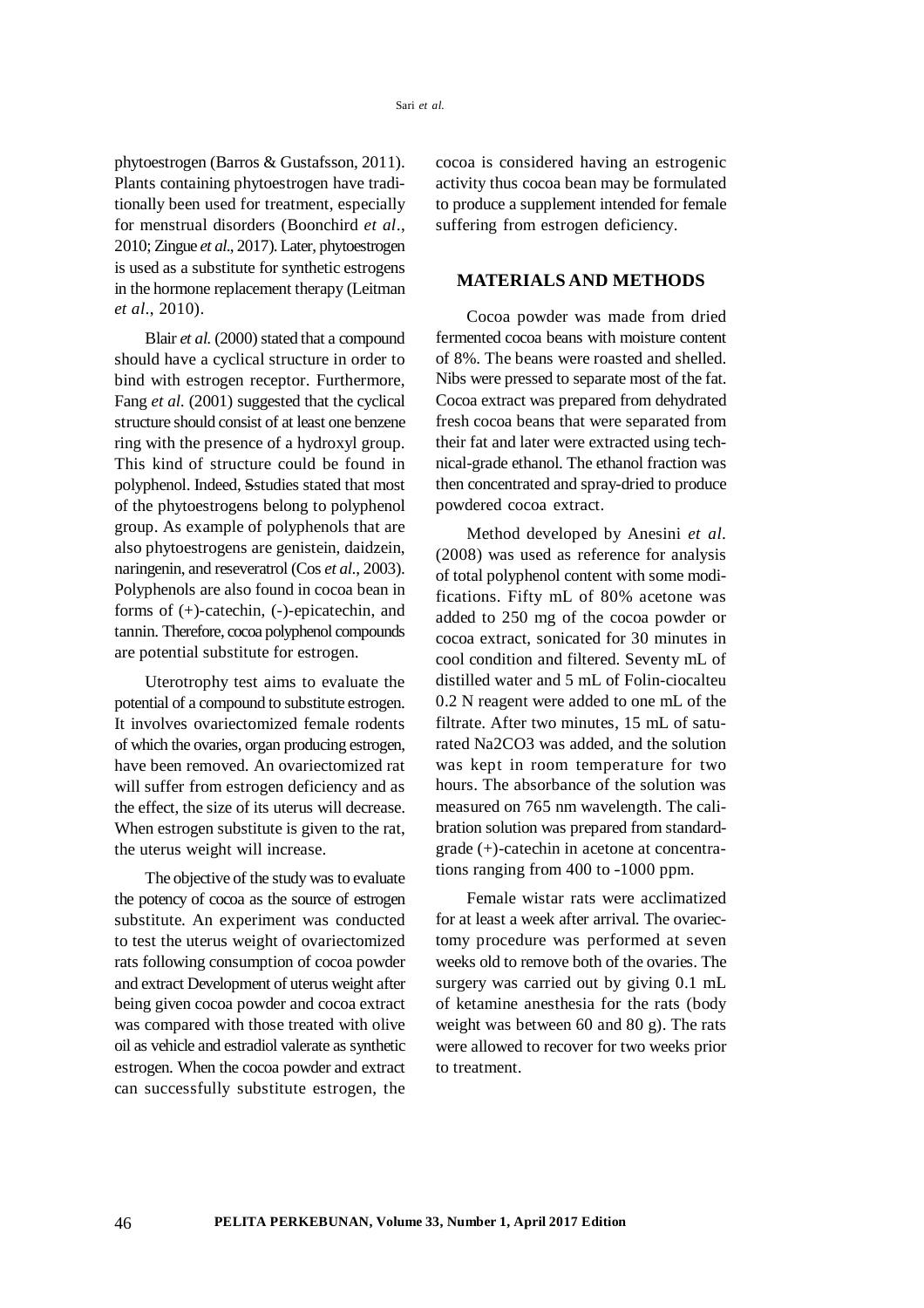The rats were allocated into five groups of treatments and each consisted of six rats. Four groups contained ovarieectomized rats that were given 1 g/kg BW of cocoa powder, 1 g/kg BW of cocoa extract, 10 mL/kg BW of olive oil (vehicle) as negative control or 1 mg/kg of estradiol valerate as positive control (Progynova, Bayer, Germany) (Bolle *et al.*, 2007). The cocoa extract, cocoa powder and estradiol valerate were dissolved in olive oil. The fifth group consisted of intact rats, which undergone similar surgical procedure but the ovaries were not removed. This group received 10 mL/kg BW of water. Oral administration of the test compound was given once a day for three consecutive days. During the treatment, the rats had free access to water and were fed soy-free food to avoid phytoestrogens intake from soybeans. The research method involving the rats had obtained approval from the Research Ethics Commission of the Faculty of Veterinary, Airlangga University, Surabaya.

Uterotrophic effect was observed based on change in uterus weight after treatment. Necropsy was conducted 24 hours after the last period rats received test substances. Their uterus was taken and the weight was recorded as the wet weight. A hole was made on the uterus and luminal liquid was absorbed. Furthermore, the uterus was weighed again and the result was recorded as blotted weight (OECD, 2007).

The absorbance value from total polyphenol content analysis was correlated to (+) catechin concentration through linear regression equation so that it developed a curve describing the correlation between absorbance and concentration. Mean, standard deviation and normality of the uterus weight from six replications wereas calculated. The data were transformed into log 10 to achieve normal distribution. Variance analysis was performed by involving the body weight as

co-variable. Discrepancy in uterus weight was significantee when the significance coefficient (p) was smaller than the level of confidence ( $\alpha = 0.05$ ).

## **RESULTS AND DISCUSSION**

Evaluation of the absorbance value from 400-1000 ppm of (+)-catechin solution in 765 nm resulted in the correlation between the absorbance and concentration of  $Y =$  $0.0005X + 0.01805$  (R2 = 0.9576) where Y referred to absorbance, and X referred to concentration. Based on the equation, the total polyphenols of the cocoa extract was 875.2 ppm and that of the cocoa powder was 369.8 ppm.

Estrogen was a growth factor for the epithelial cells in the uterus. Ovariectomy removed the ovaries as the estrogen source so that the rats would suffer from estrogen deficiency and the weight of the uterus decreased drastically. Compounds that were able to substitute estrogen could increase the uterus weight of the rats suffering from estrogen deficiency due to ovariectomy (Varayoud *et al*., 2008; Zingue *et al*., 2016). This in-vivo approach was known as uterotrophic test which was a method recommended by the National Institutes of Health, USA for evaluation of estrogen replacement compounds (OECD, 2007).

Uterus weight of ovariectomized rats given olive oil was 42% lower than that of the intact rats; which confirms the findings from previous studies (Stires *et al.*, 2016; Zhang *et al.*, 2016). The average of uterus weight in the intact group was  $75.9 \pm 30.2$  mg, while in the olive oil group was  $32.0 \pm 12.4$  mg. The ovariectomized rats that wereas given estradiol valerate had higher uterus weight  $(164.5 \pm 56.8 \text{ mg})$  than any other groups. Even though not significant, the ovariectomized rats that were given cocoa extract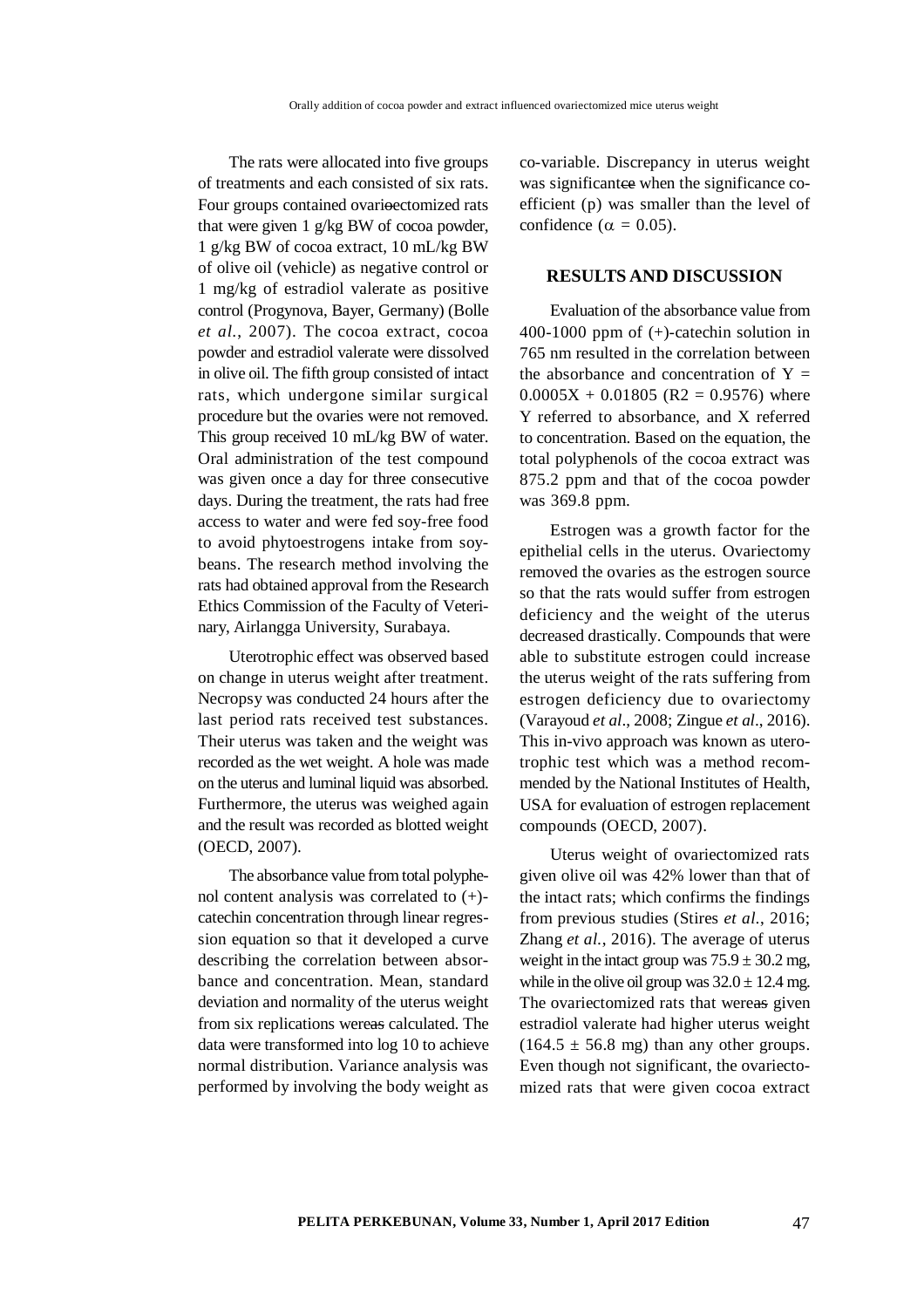Sari *et al.*



Figure 1. Weight (blue) and blot weight (red) of the mice uterus after the compounds were given for three days. Ovarioectomized mice were given 1 g/body weight of cocoa powder (BK), 1 g/body weight of cocoa extract, 10 mL/kg of  $(K(-))$  olive oil or 1 mg/kg of  $(K(+))$  estradiol valerat. The nonovariectomized rats were given 10 mL of water/kg. (Bar indicated standard deviation of mean)

Table 1. Pearson ooefficient of correlationn (r) between uterus and body weight

| Treatment              | Log10 fresh weight | Log10 blot weight |
|------------------------|--------------------|-------------------|
| Cocoa powder           | $-0.058$           | $-0.062$          |
| Cocoa extract          | 0.439              | 0.483             |
| Positive control       | 0.137              | 0.310             |
| Negative control       | 0.927              | 0.939             |
| Non-ovariectomy/intact | 0.480              | 0.482             |

and cocoa powder tended to have higher uterus weight compared to the ones given the olive oil, i.e.  $52.0 \pm 21.7$  and  $57.7 \pm$ 18.4 mg, respectively.

Covariance analysis showed that body weight had significant influence on uterus weight, both on uterus wet weight and blotted weight ( $p = 0.049$  for Log10 of wet weight,  $p = 0.02$  for Log 10 of blotted weight). Therefore correlation analysis was performed on the body weight and uterus weight. The correlational coefficient of the olive oil group showed and positive correlation ( $p = 0.927$ ), whereas both of the intact and cocoa extract groups showed moderate correlation; their correlational coefficient was  $p = 0.480$  and  $p = 0.439$  respectively. There was no significant correlation in the estradiol valerate and cocoa powder groups, in which the correlational coefficients were 0.137 and -0.058, respectively.

Epithelial cells of the uterus multiplied because of estrogen stimuli, resulted in increased uterus weight which was known as uterotrophy. Related to the two types of estrogen receptors, a receptors played greater role in uterotrophy than  $\beta$  receptors. Dupont *et al*. (2000) reported that estradiol failed to stimulate uterotrophic effect when mice lost  $\alpha$ -receptor function. In contrast, in the mice that lost  $\beta$  receptor the uterus grew rapidly. It is suggested that  $\beta$  receptor modulates the uterotrophic effect of the  $\alpha$  receptor (Weihua *et al*., 2000).

Based on this study findings, it was predicted that cocoa extract and cocoa powder were able to replace estrogen in stimulating uterus growth through  $\alpha$  receptor. This was indicated from the uterus weight in the cocoa extract and cocoa powder group that were higher than that in the olive oil group. However, the weak uterotrophic effect suggested that cocoa powder and cocoa extracts were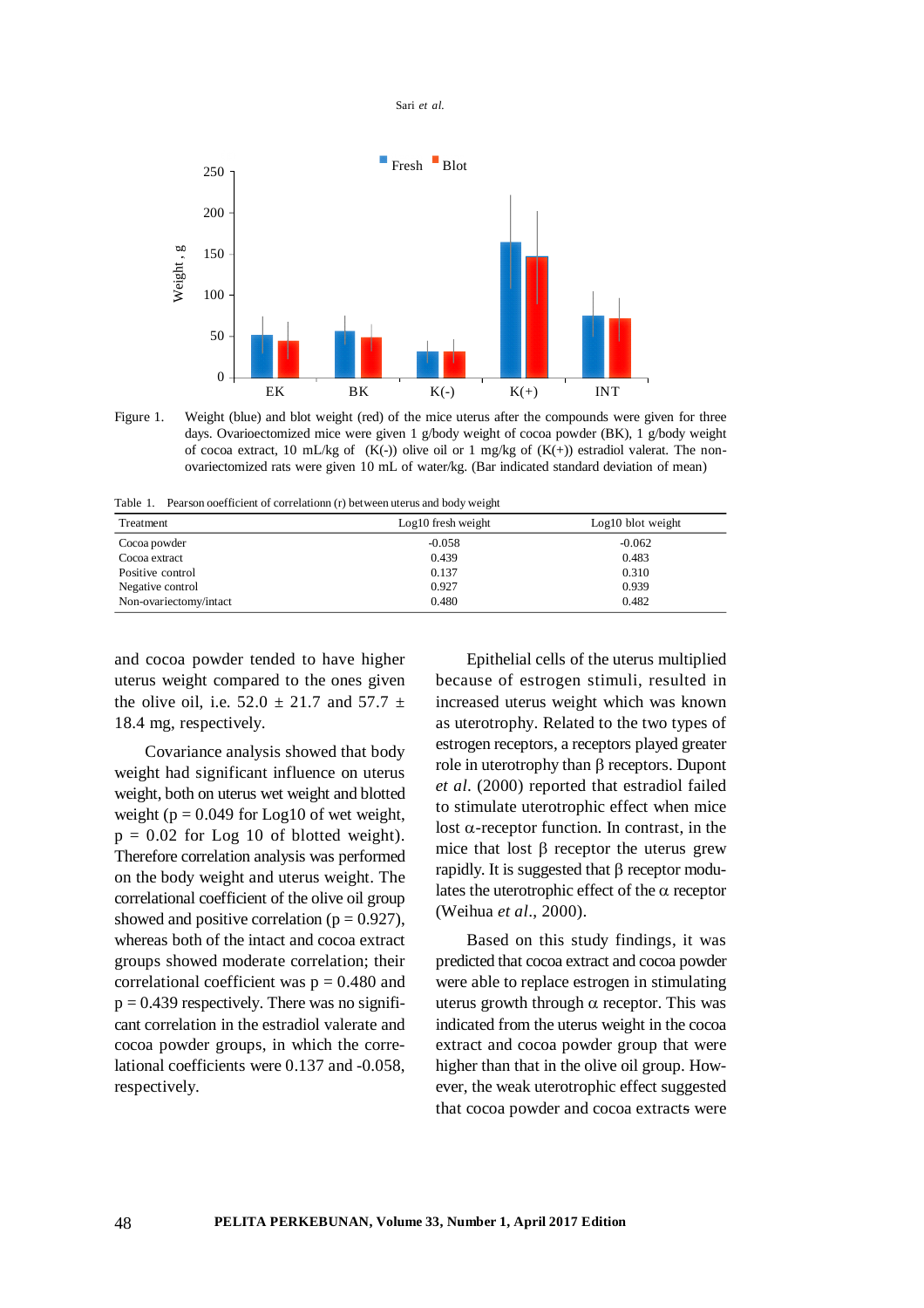partial agonists towards the a receptors. Partial agonists referred to compounds that may interact with  $\alpha$  receptors but their effects are not equal with the natural estrogens. A study conducted by Weigt *et al*. (2012) showed that  $\alpha$ -receptor agonists caused sharp increase in rat uterus weight while  $\beta$ receptor agonist did not cause the same result.

Besides estrogen, other proteins such as insulin-like growth factor 1 (IGF-1) and vascular endothelial growth factor (VEGF) may also influence uterus growth (Hastings *et al*., 2003; Sato *et al*., 2002). Level of IGF-1 does not depend on body weight but malnutrition led to low IGF-1 level. In contrary, the level of VEGF was closely related to body weight since the level of VEGF spiked in the obese individuals (Loebig *et al.*, 2010).

Strong correlation between uterus weight and the body weight in the olive oil group showed that in the condition of estrogen deficiency, the proliferation of epithelial cells was caused by other factors other than estrogen. It was predicted that when there is lack of estrogen, VEGF takes place in stimulating epithelial cells of the uterus. Decreasing correlational coefficient between the body weight and uterus weight in the cocoa powder and extract group indicates that the VEGF could no longer control the proliferation of the epithelial cells in the uterus. Weihua *et al.* (2000) stated that the influence of IGF-1 and VEGF on epithelial cells is mediated by the  $\alpha$  receptor instead of the  $\beta$  receptor. Therefore, it is proposed that the cocoa extract and cocoa powder had inhibited the interaction between VEGF and  $\alpha$  receptor.

Correlational coefficient between the body weight and uterus weight in the cocoa powder group was lower than that in the cocoa extract group. It showed that polyphenol level affected uterotrophy. There was indication that polyphenols had greater effect on  $\alpha$  receptor at low concentration. Other studies also found that certain compound may exhibit

different uterotrophic effect when its concentration varied. Based on a study on genistein, polyphenols in soybean, it was found that differences in concentration affected its uterotrophic activity. As reported by Zin *et al*. (2013), high dosage of genistein at 100 mg/kg may stimulate uterotrophy and at the opposite, low concentration of genistein at 10 mg/kg suppressed the uterotrophy.

## **CONCLUSION**

Neither 1 g/kg BW cocoa extract nor cocoa powder has significant effect towards uterus growth of ovariectomized rats. However, there is possibility that cocoa powder and extract have estrogenic activity. This is concluded from decreasing correlation between the uterus weight and body weight which indicates the interference on  $\alpha$  receptor.

### **REFERENCES**

- Anesini, C.; G.E. Ferraro & R. Filip (2008). Total polyphenol content and antioxidant capacity of commercially available tea (*Camellia sinensis*) in Argentina. *Journal of Agricultural and Food Chemistry,* 56, 9225–9229.
- Barros, R. & J.-Å. Gustafsson (2011). Estrogen receptors and the metabolic network. *Cell Metabolism,* 14, 289–299.
- Blair, R.M.; H. Fang; W.S. Branham; B.S. Hass; S.L. Dial; C.L. Moland; W. Tong; L. Shi; R. Perkins & D.M. Sheehan (2000). The estrogen receptor relative binding affinities of 188 natural and xenochemicals: Structural diversity of ligands. *Toxicological Sciences,* 54, 138–153.
- Bolle, P.; S. Mastrangelo; F. Perrone & M. Evandri (2007). Estrogen-like effect of a *Cimicifuga racemosa* extract sub-fraction as assessed by in vivo, ex vivo and in vitro assays. *The Journal of Steroid Biochemistry and Molecular Biology,* 107, 262–269.
- Boonchird, C.; T. Mahapanichkul & W. Cherdshewasart (2010). Differential binding